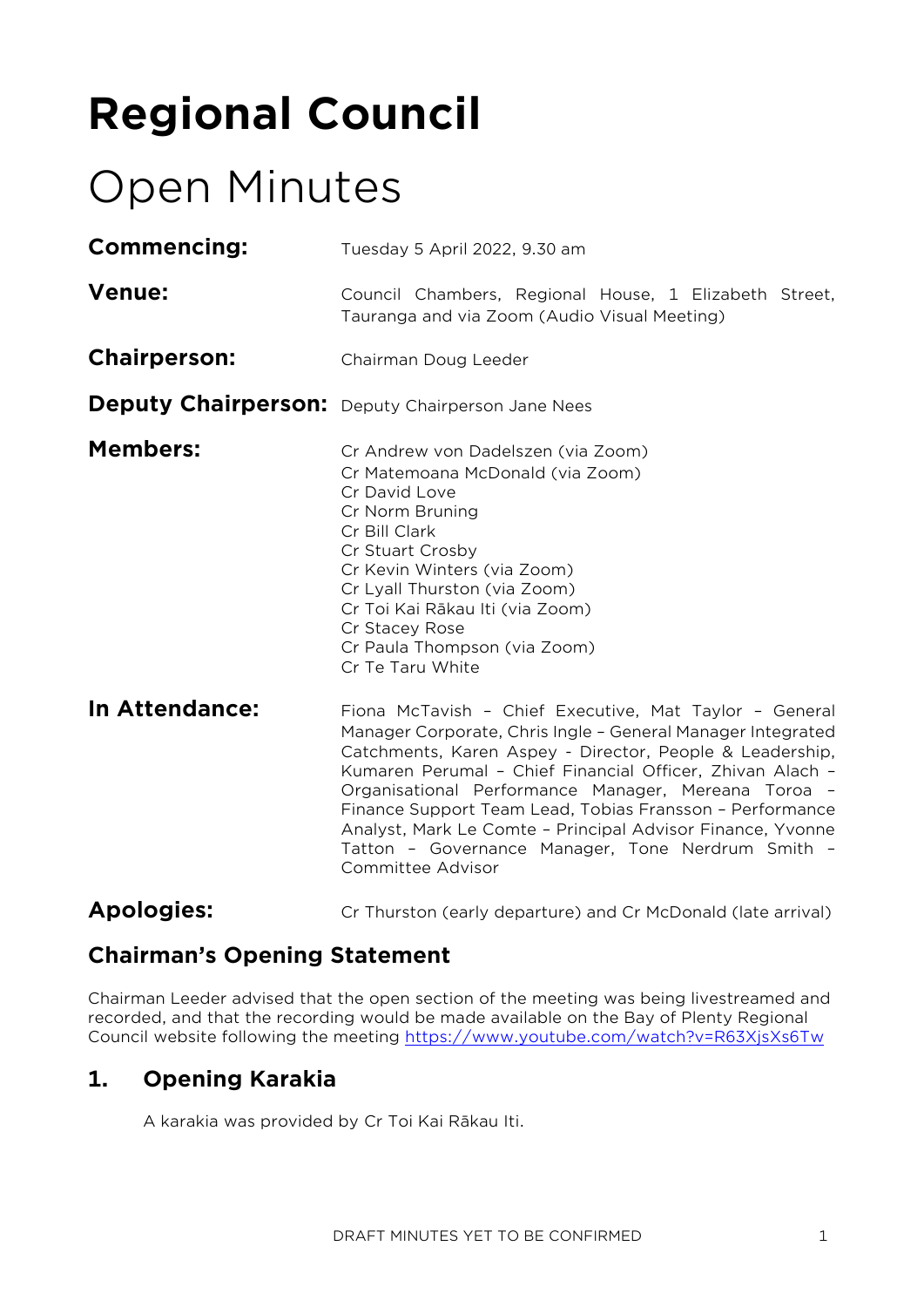## **2. Apologies**

#### **Resolved**

**That the Regional Council:**

**1 Accepts the apologies from Cr Thurston for early departure, Cr McDonald for late arrival tendered at the meeting.**

> **Leeder/Winters CARRIED**

## **3. Items not on the Agenda**

#### **3.1 Rotorua Te Arawa Lakes Programme - Sewerage Scheme Funding**

#### **Resolved**

**That the Regional Council:**

**1 Receives the report, Rotorua Te Arawa Lakes Programme - Sewerage Scheme Funding and accepts it as an Item not on the Agenda. Notes the reason why this item was not on the Agenda is that the information has only just become available, and the reason why it cannot be delayed is that discussion cannot be delayed until the 5 May Council meeting.**

> **Nees/Bruning CARRIED**

## **4. Order of Business**

Noted that there might be some adjustments to the order of business to accommodate the Public Excluded presentation by Quayside Holdings Ltd at 10.30 am.

## **5. Declaration of Conflicts of Interest**

Cr Te Taru White and Cr Stuart Crosby: Item 9.3 Quayside Holdings Ltd draft Statement of Intent 2022-2025 and Half Yearly Report and Public Excluded Item 10.2 Quayside Update Presentation (Quayside Board Directors).

## **6. Minutes**

#### **Minutes to be Confirmed**

#### **6.1 Regional Council Minutes - 17 February 2022**

#### **Resolved**

**That the Regional Council:**

**Confirms the Regional Council Minutes - 17 February 2022 as a true and correct record.**

> **Leeder/Nees CARRIED**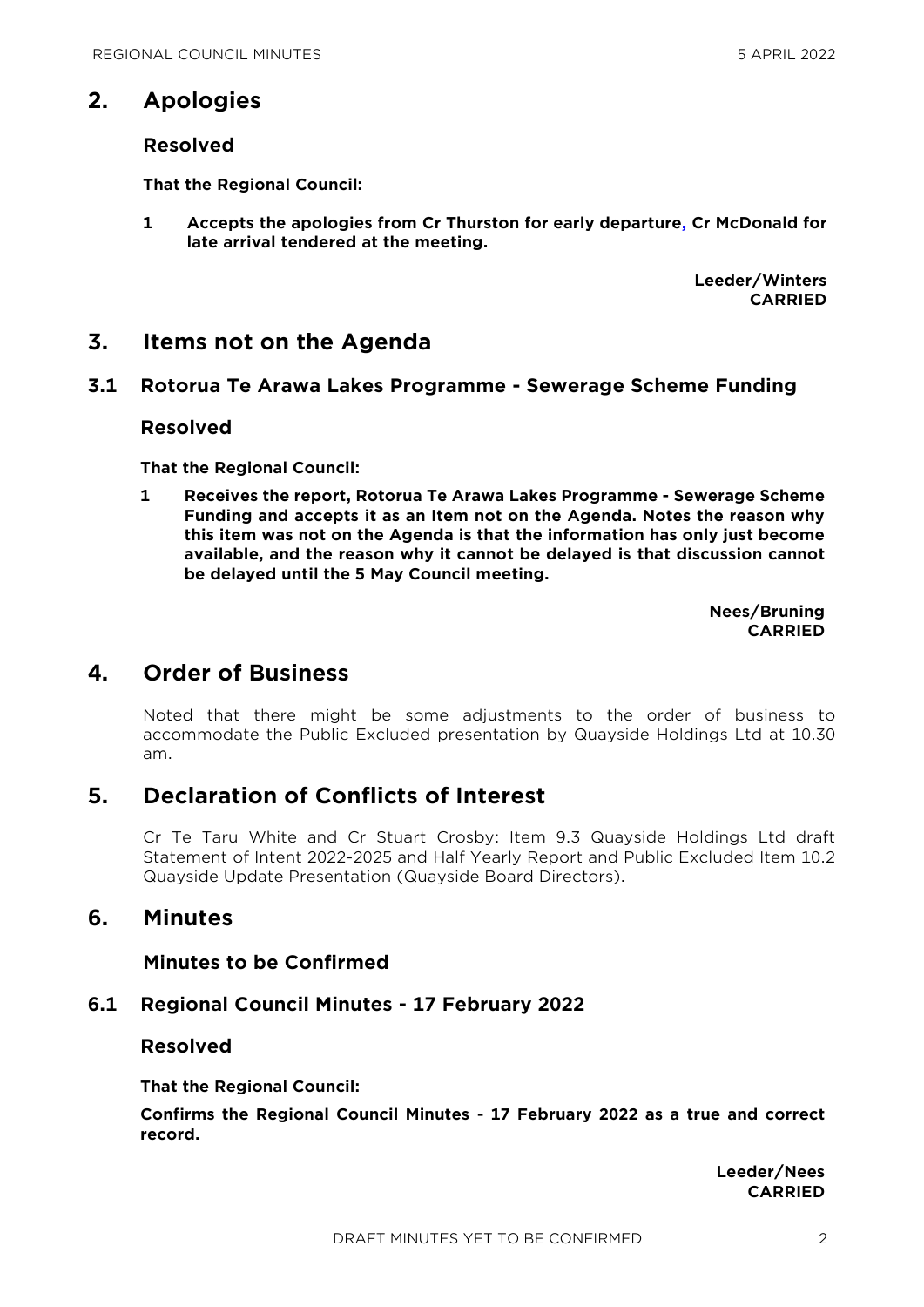#### **Minutes to be Received**

#### **6.2 Te Maru o Kaituna River Authority Minutes - 19 November 2021**

#### **Resolved**

**That the Regional Council: Receives the Te Maru o Kaituna River Authority Minutes - 19 November 2021.**

> **Nees/Leeder CARRIED**

#### **6.3 Regional Transport Committee Minutes - 5 November 2021**

#### **Resolved**

**That the Regional Council: Receives the Regional Transport Committee Minutes - 5 November 2021.**

> **Thurston/Love CARRIED**

#### **6.4 Tauranga Moana Advisory Group Minutes - 10 December 2021**

#### **Resolved**

**That the Regional Council:**

**Receives the Tauranga Moana Advisory Group Minutes - 10 December 2021.**

**Bruning/Nees CARRIED**

## **7. Reports**

#### **7.1 Chairperson's Report**

#### **Key Points - Members:**

 Suggested that confidential matters discussed with the Tauranga City Council Commissioners be included as a confidential attachment to the Chairman's Report when appropriate.

#### **Resolved**

**That the Regional Council:**

**1 Receives the report, Chairperson's Report.**

**Leeder/Rose CARRIED**

9.38am – Cr McDonald **entered** the meeting.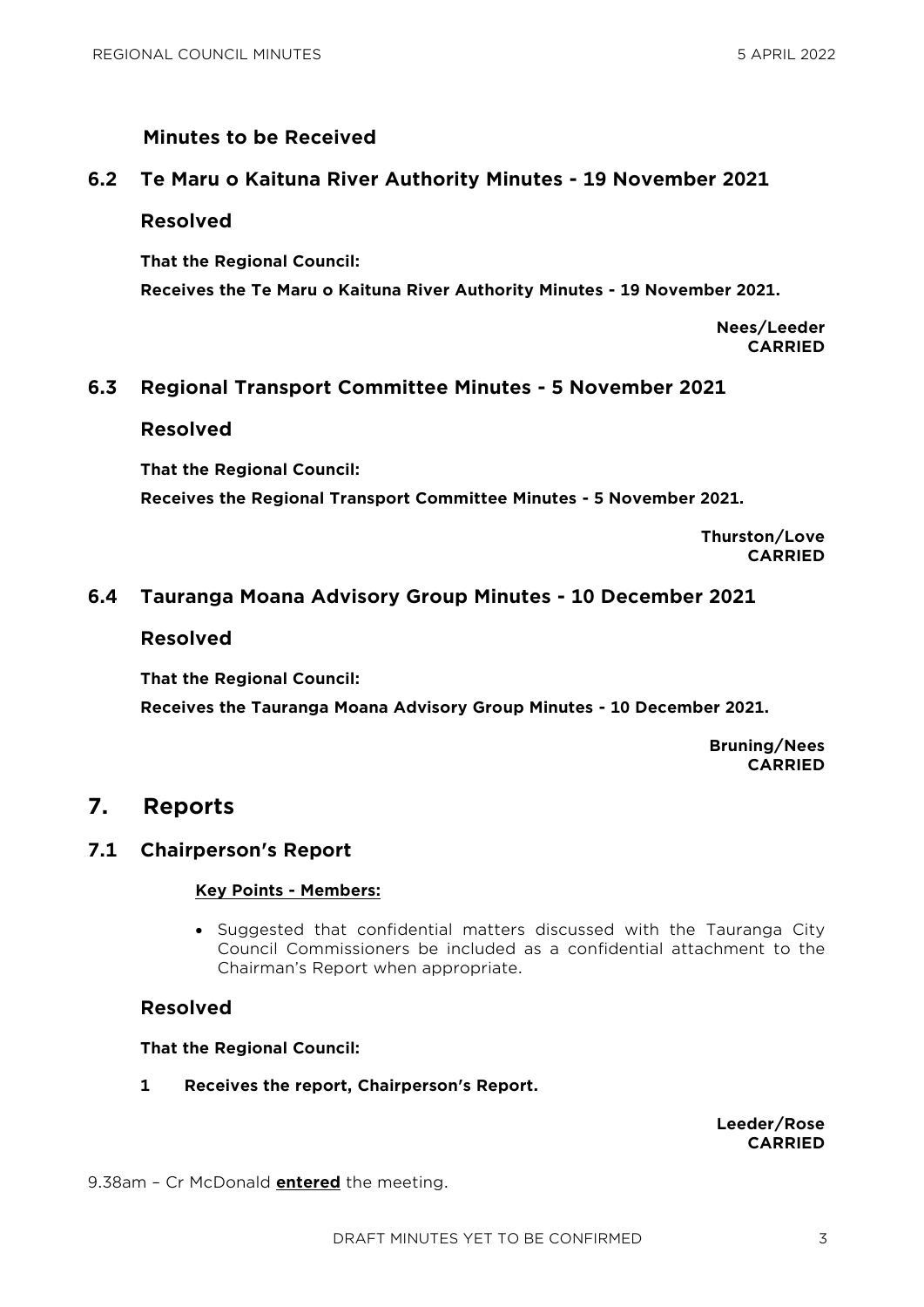#### **Decisions Required**

#### **7.2 2021/22 Arotake Report: July 2021 to December 2021 Performance**

Presented by Mereana Toroa – Finance Support Team Lead, Zhivan Alach – Organisational Performance Manager, Tobias Fransson – Performance Analyst, Kumaren Perumal – Chief Financial Officer, Mark Le Comte – Principal Advisor Finance and Transport Operations, Karen Aspey - Director, People & Leadership, Mat Taylor – General Manager Corporate, Fiona McTavish – Chief Executive.

#### **Key Points:**

- Noted the ongoing impact of Covid-19 on Council's performance against agreed outcomes
- Highlighted Health & Safety incidents, staff numbers and composition, and staff turnover (9.8%, which was consistent with the same period in 2021)
- Council's staff turnover rate was likely below that experienced by the local government sector as a whole
- Staff were encouraged to use public transport or to carpool when travelling in Council vehicles
- Higher levels of details regarding bus patronage was reported to the Public Transport Committee
- Budgeted expenditure was lower than estimated, mainly due to postponement of larger projects, such as the Pāpāmoa Hills Regional Park upgrade
- Council's Treasury Strategy was reviewed on an annual basis
- The Whakatāne land purchase referred to was where the Council building was located.

#### **Key Points - Members:**

- Concerned regarding increased borrowings and complex financial arrangements at a time where the community was continuing to face increasing financial challenges
- Noted that Council was responsible for setting the risk parameters with regards to Quayside's investments.

#### **Items for Staff Follow Up:**

• Further discussions regarding the borrowing proposals to be included in the Annual Plan workshop on 27 April 2022.

#### **Resolved**

**That the Regional Council:**

- **1 Receives the report, 2021/22 Arotake Report: July 2021 to December 2021 Performance.**
- **2 Approve carry forward of \$15.5 million of capital expenditure budget from 2021/22 to draft Annual Plan 2022/23.**
- **3 Approve the Chief Executive to execute borrowing of up to \$70.5 million in April 2022 comprised of:**
	- **(a) Refinancing current borrowing of \$40.5 million;**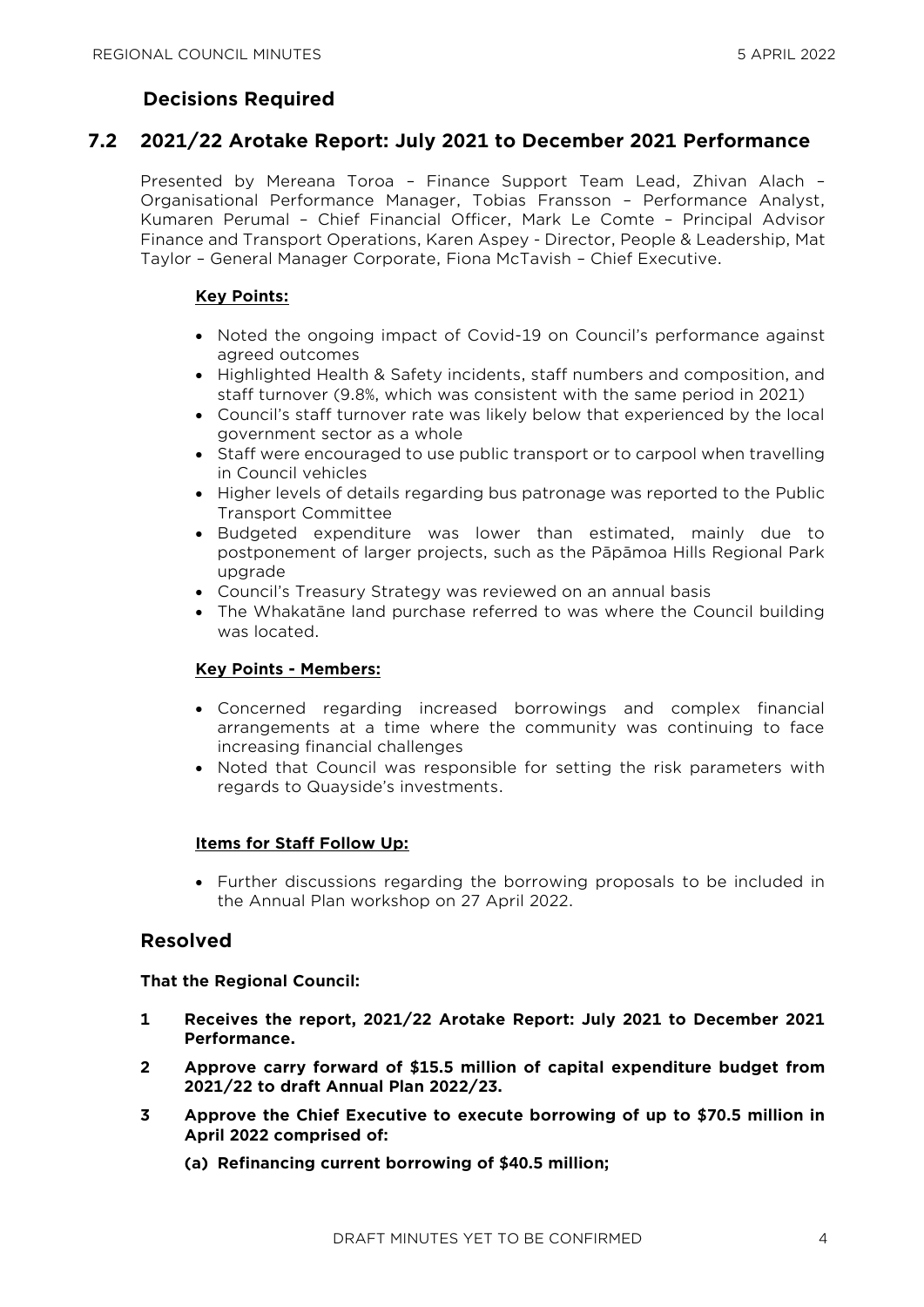- **(b) New borrowing up to \$30 million, depending on timing of Quayside Holdings Limited requirements under the Rangiuru Facility agreement**
- **(c) Complete any funds transfers associated with the above and in the general course of business.**
- **4 Confirms the public be excluded on the grounds set out in the Local Government Official Information and Meetings Act 1987 from consideration of the following report attachments:**
	- **(a) Bancorp Treasury Report Dec 2021 under Section 48(1)(a)(i) Section 7 (2)(b)(ii) as withholding the information is necessary to protect information where the making available of the information would be likely to unreasonably prejudice the commercial position of the person who supplied or who is the subject of the information and that this attachment remain in Public Excluded.**
	- **(b) Toi Moana Trust December 2021 under Section 48(1)(a)(i) Section 7 (2)(b)(ii) as withholding the information is necessary to protect information where the making available of the information would be likely to unreasonably prejudice the commercial position of the person who supplied or who is the subject of the information and that this attachment remain in Public Excluded.**

**Love/Crosby CARRIED**

#### **7.3 Bay of Plenty Local Authority Shared Services (BOPLASS) - draft Statement of Intent and Half Yearly Report**

Presented by: Mark Le Comte – Principal Advisor Finance and Fiona McTavish – Chief Executive.

#### **Key Points:**

- Provided an outline of the report and noted the legal process relating to Statement of Intents
- Ensuring workstreams were not duplicated across the region was a priority.

#### **Key Points - Members:**

- Noted that the current asset value amount would be adjusted to reflect the accurate situation
- Any substantial changes to the draft Statement of Intent should be clearly identified in the report.

#### **Resolved**

#### **That the Regional Council:**

- **1 Receives the report, Bay of Plenty Local Authority Shared Services - draft Statement of Intent and Half Yearly report.**
- **2 Agrees that no formal feedback is required on the draft BOPLASS Statement of Intent 2022-2025.**

**Love/White CARRIED**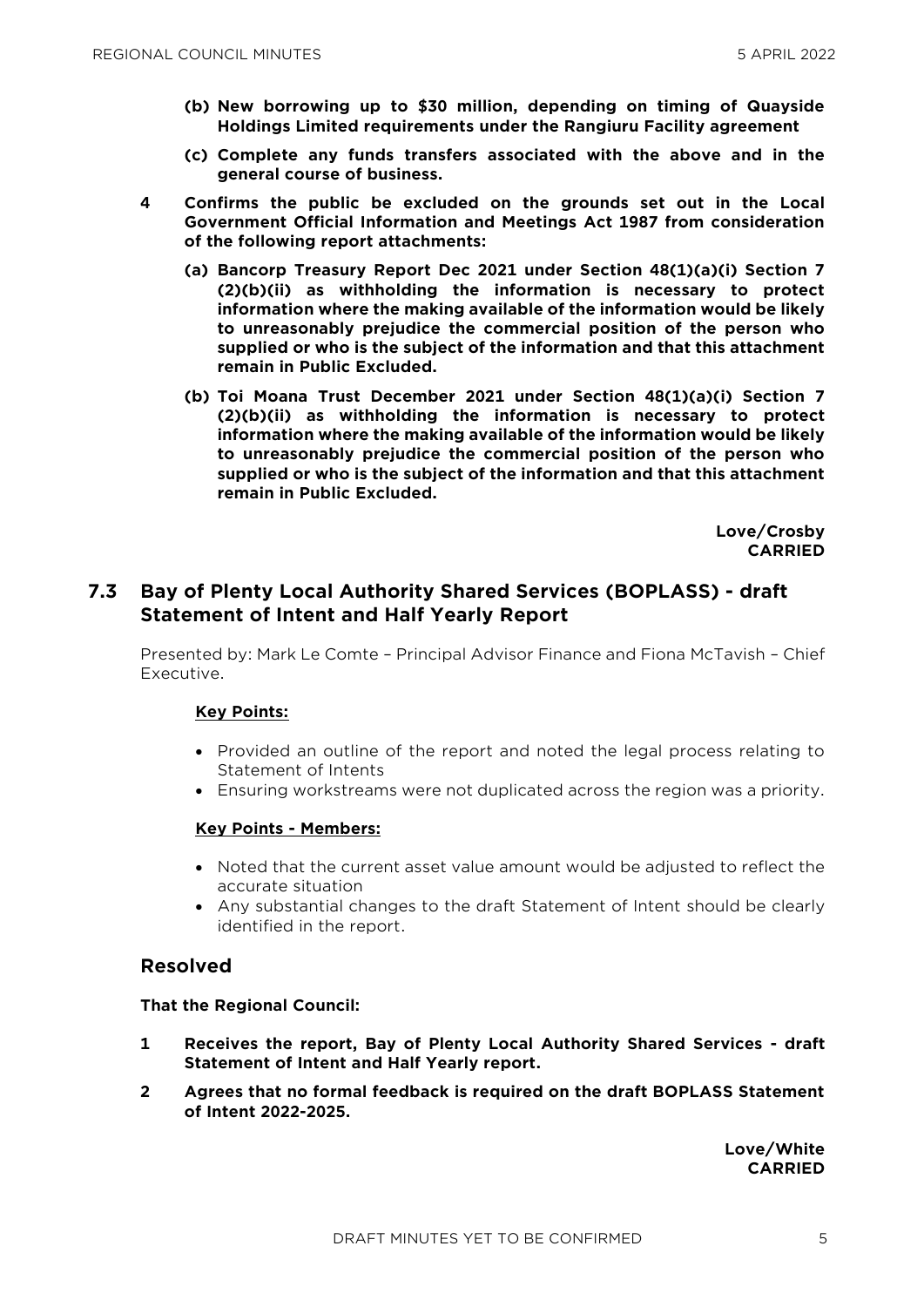#### **7.4 Local Government Funding Agency (LGFA) Limited - draft Statement of Intent 2022-2025 and Half Yearly Report**

Presented by Mark Le Comte – Principal Advisor Finance and Kumaren Perumal – Chief Financial Officer.

#### **Key Points:**

- Provided an outline of the report and noted that Kumaren Perumal Chief Financial Officer was Council's shareholder representative on LGFA
- Clarified the impact on LGFA borrowings if the Three Waters reforms progressed as intended.

#### **Resolved**

#### **That the Regional Council:**

- **1 Receives the report, Local Government Funding Agency Limited - draft Statement of Intent 2022-2025 and Half Yearly report for the period ended 31 December 2021.**
- **2 Agrees that no formal feedback is required on the Local Government Funding Agency Limited's draft Statement of Intent 2022-2025.**

**Leeder/Rose CARRIED**

#### **7.5 Order of Candidate Names on Voting Papers - 2022 Local Authority Triennial Elections**

Presented by Yvonne Tatton – Governance Manager.

#### **Key Points:**

- Provided an outline of the three options for the order of candidates' names on the voting papers
- The significant increase in costs compared to the 2019 local elections was due to there being no District Health Board election, nor Tauranga City Council elections, which meant costs would be carried more heavily by Regional Council
- A budget for the additional costs would be considered the Annual Plan Workshop on 27 April 2022.

#### **Key Points - Members:**

 Sought awareness that the Central Government decision to continue with Commissioners for Tauranga City Council until 2024 had a significant cost impact on the Regional Council.

#### **Resolved**

#### **That the Regional Council:**

- **1 Receives the report, Order of Candidate Names on Voting Papers - 2022 Local Authority Triennial Elections.**
- **2 Selects random for the order of candidate names on the 2022 local authority triennial elections and any subsequent by-elections.**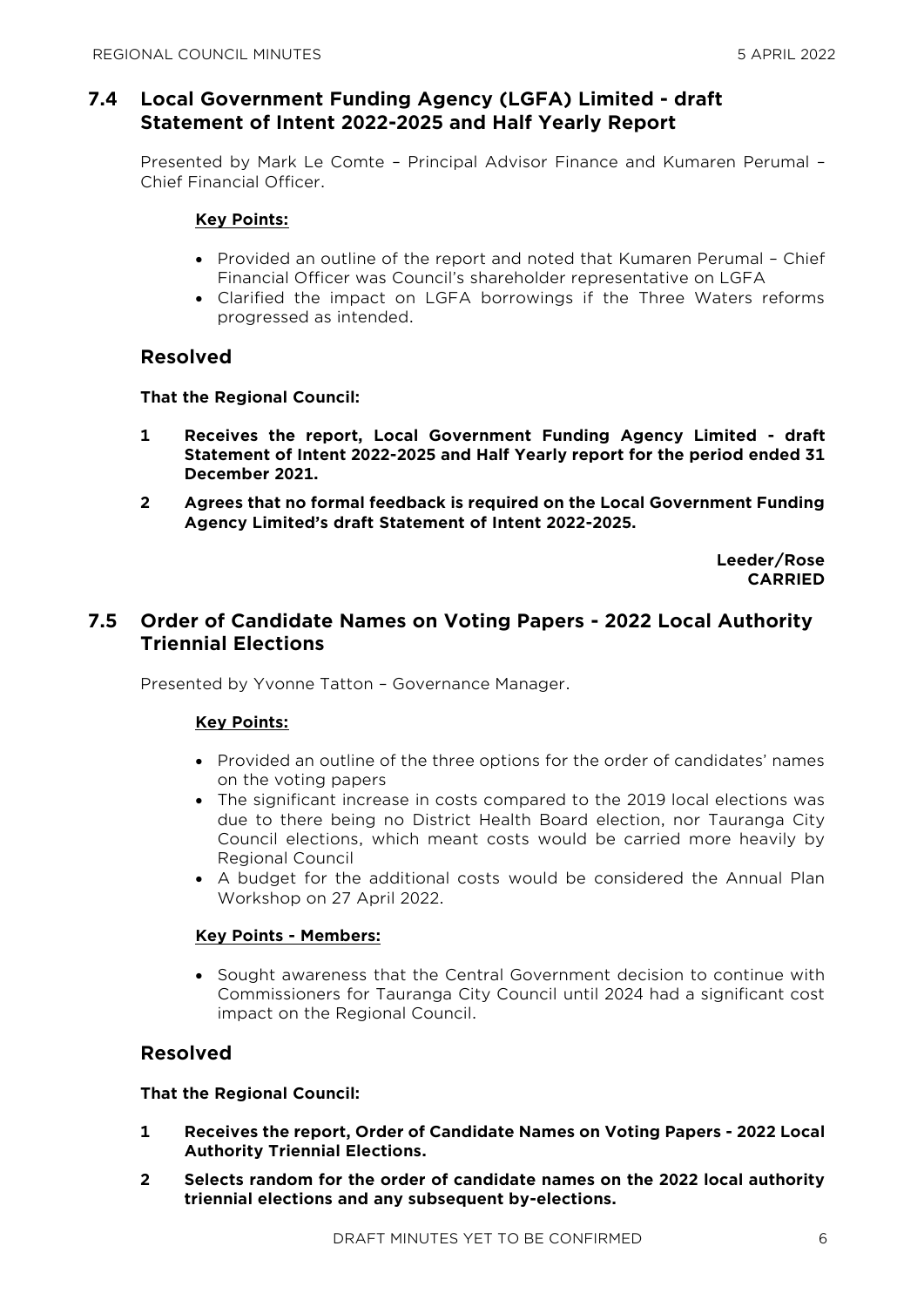## **8. Public Excluded Section**

#### **Resolved**

**Resolution to exclude the public**

**1 Excludes the public from the following parts of the proceedings of this meeting as set out below:**

**The general subject of each matter to be considered while the public is excluded, the reason for passing this resolution in relation to each matter, and the specific grounds under section 48(1) of the Local Government Official Information and Meetings Act 1987 for the passing of this resolution are as follows:**

| <b>Item</b><br>No. | matter to be<br>considered                                                                                                                                                                             | Subject of each Reason for passing<br>this resolution in<br>relation to each<br>matter                                                                                                                                                                   | <b>Grounds under</b><br>Section 48(1) for<br>the passing of<br>this resolution | When the item<br>can be released<br>into the public |
|--------------------|--------------------------------------------------------------------------------------------------------------------------------------------------------------------------------------------------------|----------------------------------------------------------------------------------------------------------------------------------------------------------------------------------------------------------------------------------------------------------|--------------------------------------------------------------------------------|-----------------------------------------------------|
| 8.2                | 10.30am:<br>Quayside<br>Holdings Ltd -<br>Update                                                                                                                                                       | Withholding the<br>information is<br>necessary to enable<br>any local authority<br>holding the<br>information to carry<br>out, without<br>prejudice or<br>disadvantage,<br>commercial<br>activities.                                                     | 48(1)(a)(i)<br>Section 7 (2)(h).                                               | To remain in<br>public excluded.                    |
| 8.1                | Public Excluded As noted in the<br>Regional<br><b>Council Minutes</b><br>- 17 February<br>2022                                                                                                         | relevant Minutes.                                                                                                                                                                                                                                        | As noted in the<br>relevant Minutes.                                           | To remain in<br>public excluded.                    |
| 9.2                | 2021/22<br>Arotake<br>Report: July<br>2021 to<br>December 2021<br>Performance -<br>Attachment 2 -<br>Bancorp<br>Treasury<br>Report Dec<br>2021 - Public<br>Excluded and<br>Attachment 3 -<br>Toi Moana | Withholding the<br>information is<br>necessary to<br>protect information<br>where the making<br>available of the<br>information would<br>be likely to<br>unreasonably<br>prejudice the<br>commercial position<br>of the person who<br>supplied or who is | 48(1)(a)(i)<br>Section 7<br>$(2)(b)(ii)$ .                                     | To remain in<br>public excluded.                    |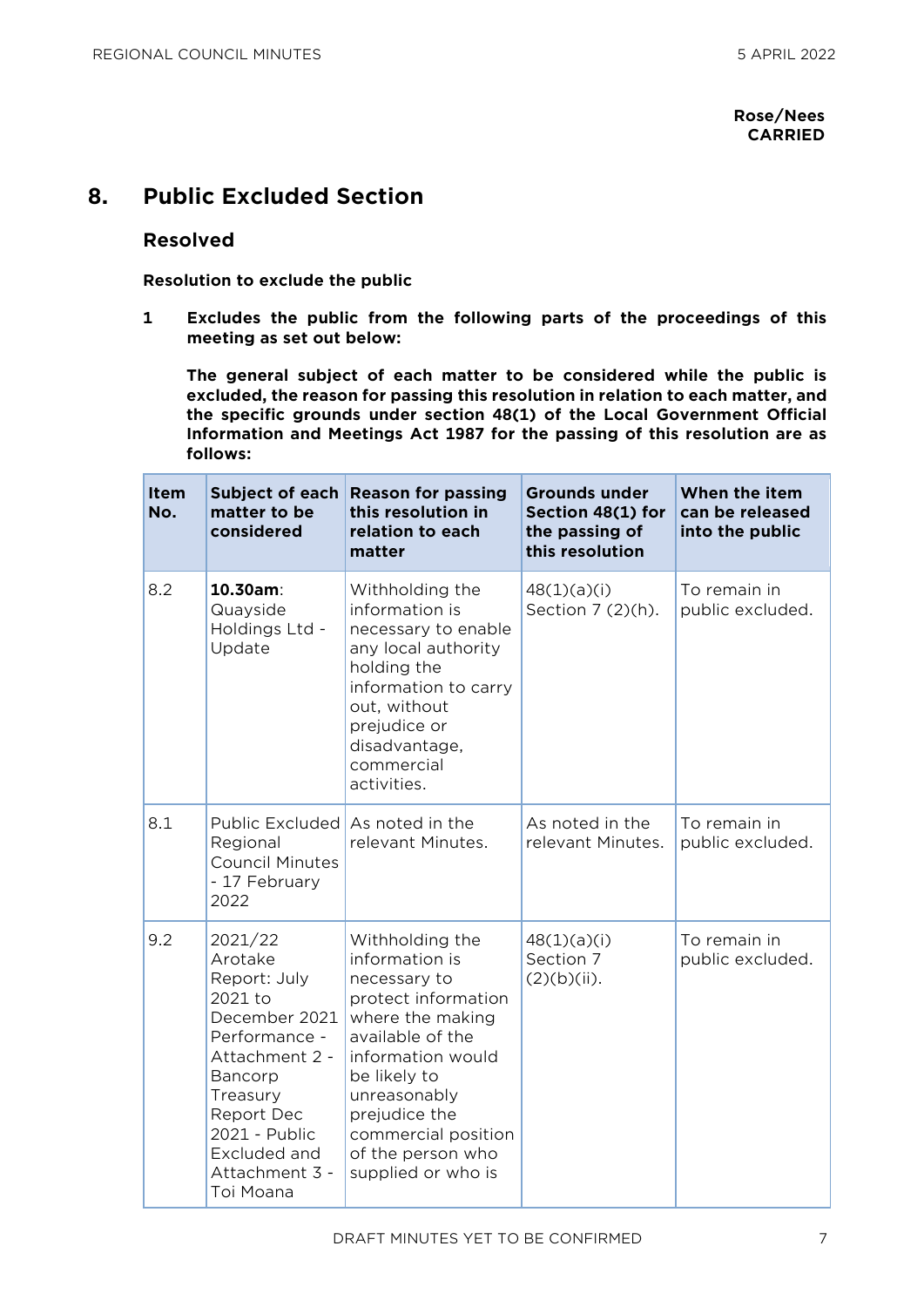|     | Trust<br>December 2021<br>- Public<br>Excluded                                                           | the subject of the<br>information.                                                                                                                                                                                                                                                                                                                                                                                                                                                                                                                                                                                                                                                                                 |                                                                                                                 |                                  |
|-----|----------------------------------------------------------------------------------------------------------|--------------------------------------------------------------------------------------------------------------------------------------------------------------------------------------------------------------------------------------------------------------------------------------------------------------------------------------------------------------------------------------------------------------------------------------------------------------------------------------------------------------------------------------------------------------------------------------------------------------------------------------------------------------------------------------------------------------------|-----------------------------------------------------------------------------------------------------------------|----------------------------------|
| 8.3 | Te Teko<br>Groundwater<br>Monitoring Site<br>- Approval for<br>Covid Related<br>Capital<br>Expenditure   | Withholding the<br>information is<br>necessary to<br>protect information<br>where the making<br>available of the<br>information would<br>be likely to<br>unreasonably<br>prejudice the<br>commercial position<br>of the person who<br>supplied or who is<br>the subject of the<br>information.                                                                                                                                                                                                                                                                                                                                                                                                                     | 48(1)(a)(i)<br>Section 7<br>$(2)(b)(ii)$ .                                                                      | To remain in<br>public excluded. |
| 8.4 | Rotorua Te<br>Arawa Lakes<br>Programme -<br>Sewerage<br>Scheme<br>Funding (Item<br>not on the<br>agenda) | Withholding the<br>information is<br>necessary to<br>protect information<br>which is subject to<br>an obligation of<br>confidence or which<br>any person has<br>been or could be<br>compelled to<br>provide under the<br>authority of any<br>enactment, where<br>the making available<br>of the information<br>would be likely<br>otherwise to<br>damage the public<br>interest;<br>Withholding the<br>information is<br>necessary to enable<br>any local authority<br>holding the<br>information to carry<br>out, without<br>prejudice or<br>disadvantage,<br>commercial<br>activities;<br>Withholding the<br>information is<br>necessary to enable<br>any local authority<br>holding the<br>information to carry | 48(1)(a)(i)<br>Section 7<br>(2)(c)(ii);<br>48(1)(a)(i)<br>Section 7 (2)(h);<br>48(1)(a)(i)<br>Section 7 (2)(i). | CE Approval.                     |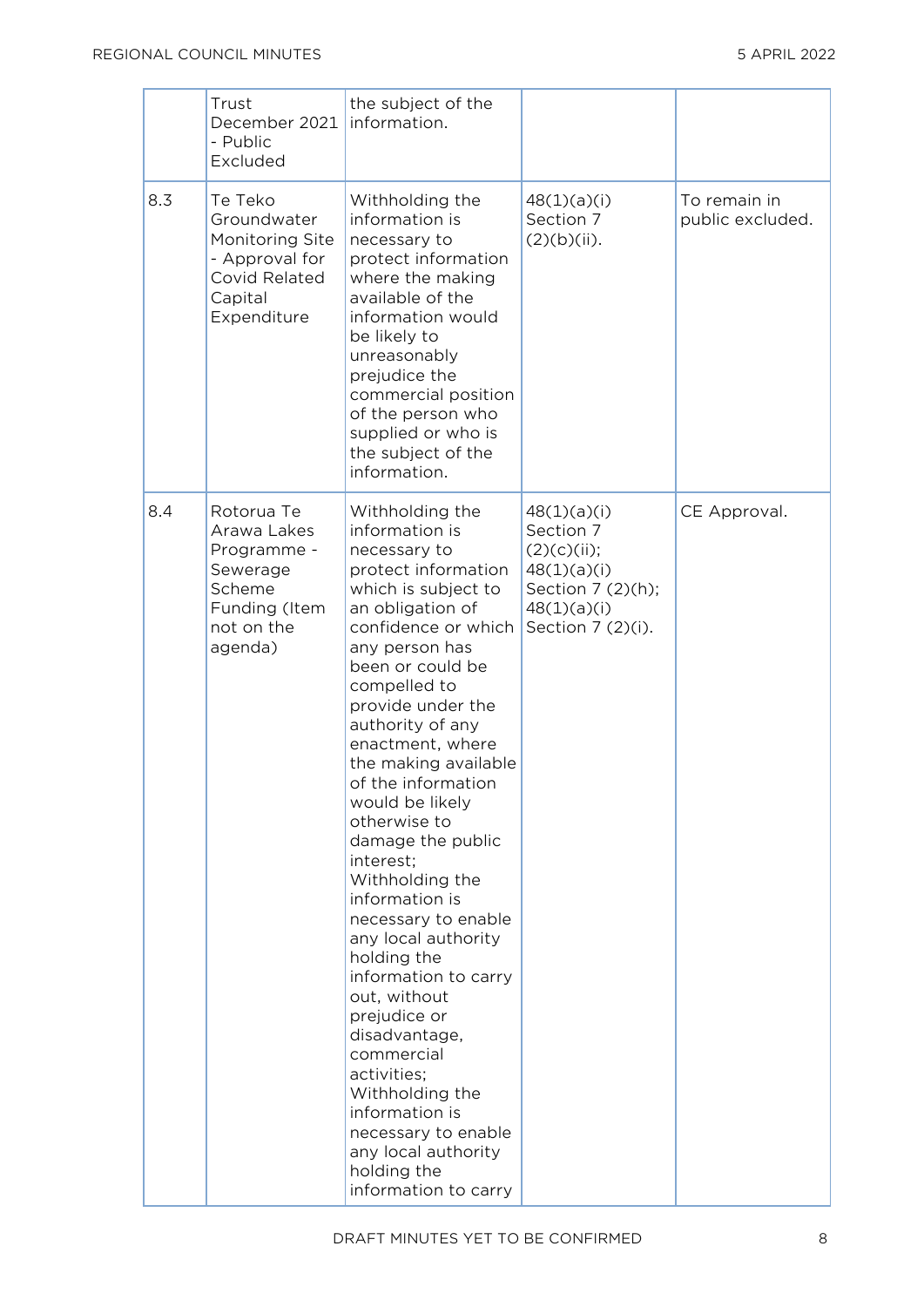| on, without<br>prejudice or<br>disadvantage,<br>negotiations<br>(including<br>commercial and |  |
|----------------------------------------------------------------------------------------------|--|
| industrial<br>negotiations).                                                                 |  |

- **3 That Scott Hamilton, Sir Rob McLeod and Brett Hewlett – Quayside Holdings Ltd be permitted to stay in the public excluded section of the meeting due to their knowledge of the matter under discussion, being the Quayside Holdings Ltd Update.**
- **4 That the Ministry for the Environment representatives (as listed in the Public Excluded minutes) be permitted to stay in the public excluded section of the meeting due to their knowledge of the matter under discussion, being the Rotorua Te Arawa Lakes Programme - Sewerage Scheme Funding (Item not on the agenda).**

**Leeder/Rose CARRIED**

## **9. Reports - Continued**

#### **9.1 Quayside Holdings Limited draft Statement of Intent 2022-2025 and Half Yearly Report**

Presented by Mat Taylor – General Manager Corporate.

#### **Key Points:**

 Noted that further discussion regarding the draft Statement of Intent would form part of the Annual Plan Workshop on 27 April 2022

#### **Key Points - Members:**

- Further discussions to take place with regards to borrowing/on-lending via Quayside Holdings Ltd, including reviewing the complexity of the investments
- Important that Elected Members had the opportunity to input into and actively participate in the draft Statement of Intent discussion.

#### **Resolved**

#### **That the Regional Council:**

- **1 Receives the report, Quayside Holdings Limited draft Statement of Intent 2022-2025 and Half Yearly Report for the period ending 31 December 2021.**
- **2 Receives and notes the presentation by Quayside Holdings Limited.**

**Leeder/Love CARRIED**